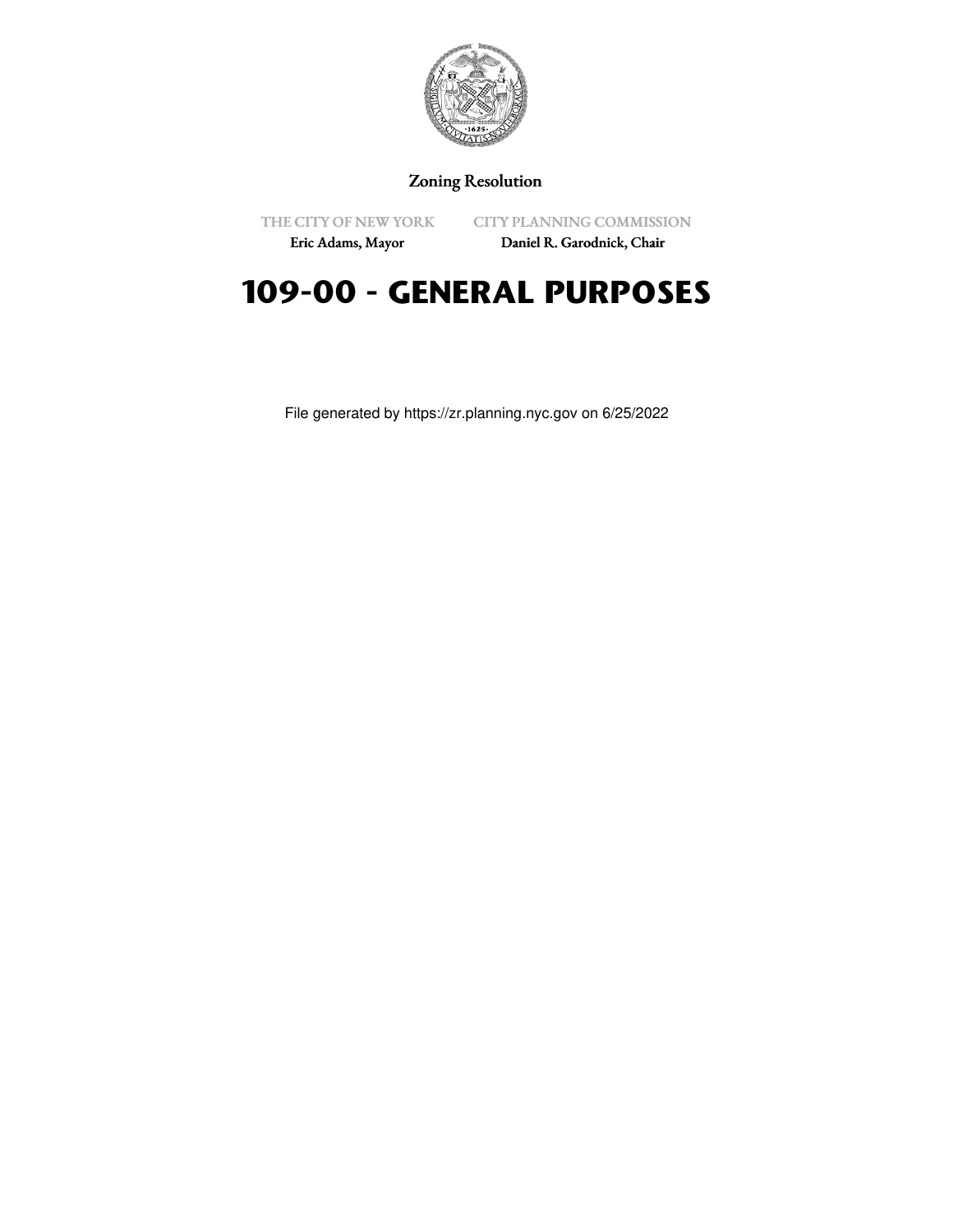### **109-00 - GENERAL PURPOSES**

LAST AMENDED 2/3/1977

The "Special Little Italy District" established in this Resolution is designed to promote and protect public health, general welfare and amenity. These general goals include, among others, the following specific purposes:

- (a) to preserve and strengthen the historical and cultural character of the community;
- (b) to protect the scale of storefronts and character of the existing retail uses along Mulberry Street and other major shopping streets so that Little Italy will remain a unique regional shopping area, and thereby strengthen the economic base of the City;
- (c) to preserve the vitality of street life by reducing conflict between pedestrian and vehicular traffic;
- (d) to permit rehabilitation and new development consistent with the residential character and scale of the existing buildings in the area;
- (e) to provide amenities, such as public open space, and street trees, to improve the physical environment;
- (f) to discourage the demolition of noteworthy buildings which are significant to the character of the area; and
- (g) to promote the more desirable use of land in the area and thus to preserve the value of land and buildings, and thereby protect and strengthen the City's tax revenues, consistent with the foregoing purposes.

#### **109-01 - Definitions**

LAST AMENDED 2/2/2011

For the purposes of this Chapter, matter in italics is defined in Section 12-10 (DEFINITIONS) or Section 109-01 (Definitions).

Open recreation space

"Open recreation space" is that part of a #zoning lot#, including #courts#, #yards# and roof areas, which is unobstructed from its lowest level to the sky except for landscaping and planting requirements pursuant to Sections 109-14, 109-34 and 109-42.

## **109-02 - General Provisions**

LAST AMENDED 10/7/2021

In harmony with the general purposes and intent of this Resolution and the general purposes of the #Special Little Italy District# and in accordance with the provisions of this Chapter, certain specified regulations of the districts on which the #Special Little Italy District# are superimposed are made inapplicable, and special regulations are substituted therefore in this Chapter.

Except as modified by the express provisions of this Special District, the regulations of the underlying zoning district remain in effect. For the purposes of this Chapter, the provisions of Sections 23-15, 23-20 and 33-13 are made inapplicable.

For #transit-adjacent sites# or #qualifying transit improvement sites#, as defined in Section 66-11 (Definitions), in the event of a